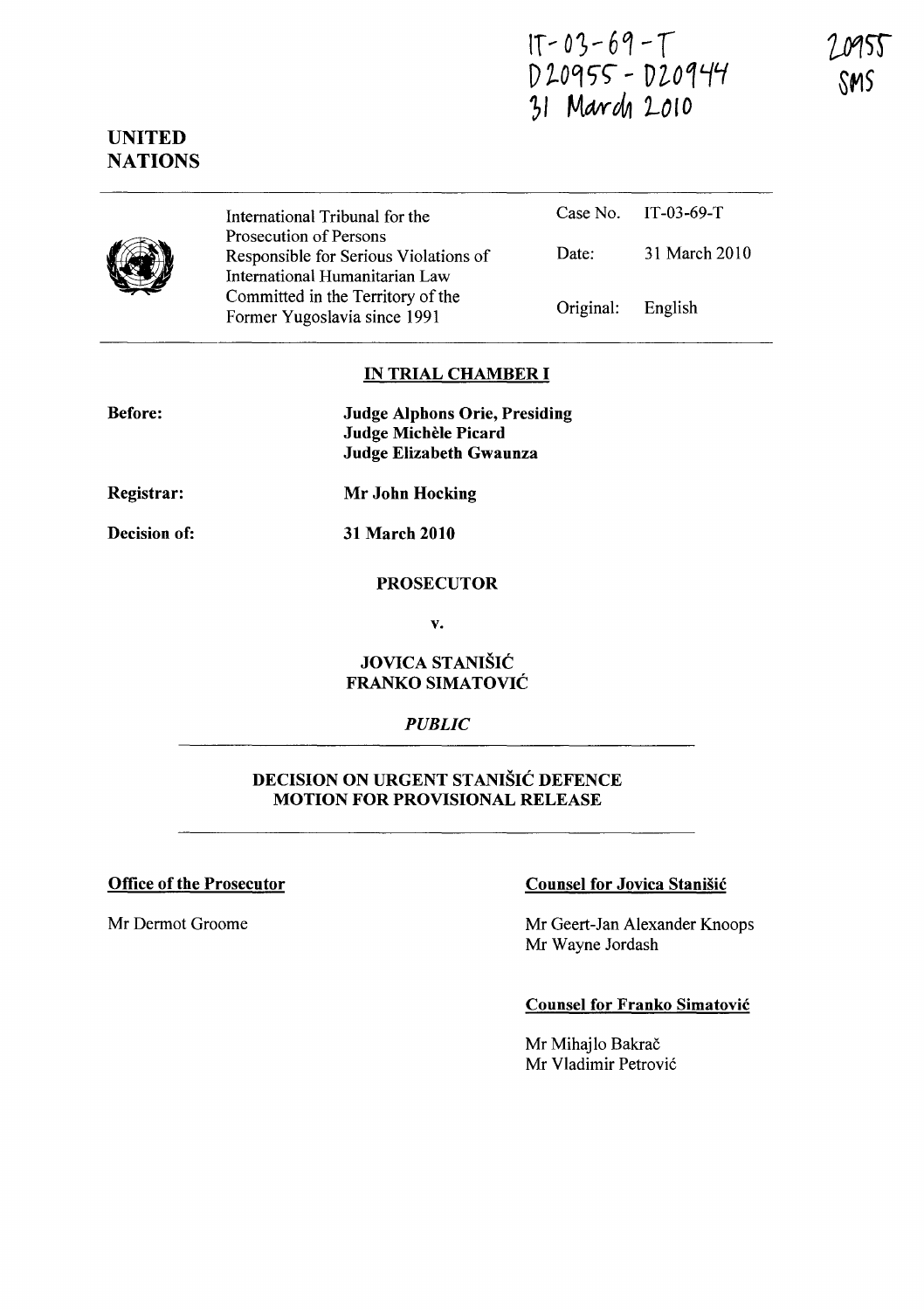# **I. PROCEDURAL HISTORY**

1. On 19 March 2010, the Stanisic Defence filed a motion seeking provisional release of Jovica Stanišić ("Accused") during the adjournment of the proceedings in the present case.<sup>1</sup> In an annex to its motion, the Stanišić Defence submitted correspondence from the Republic of Serbia ("Serbia") in response to the Stanisic Defence's request for guarantees.<sup>2</sup>

2. On 19 March 2010, the Chamber ordered the Prosecution to file its response to the Motion, if any, by 22 March 2010.<sup>3</sup> On 22 March 2010, the Prosecution opposed the Motion.<sup>4</sup> That same day, the Prosecution also filed an addendum to its response.<sup>5</sup> On 26 March 2010, a second addendum to the Response was filed by the Prosecution.<sup>6</sup>

3. On 23 March 2010, the Stanisic Defence filed an application requesting that the Reporting Medical Officer ("RMO") be allowed to address certain submissions in the Response.<sup>7</sup> On 25 March, the Prosecution filed a response to the Application.<sup>8</sup>

4. On 25 March 2010, the Stanišić Defence filed an addendum to the Motion, containing three annexes related to the guarantees provided by Serbia about the cooperation with the Tribunal and the facilities and treatment that could be provided by the Military Medical Academy ("VMA").<sup>9</sup>

5. On 25 March, the Tribunal's host state filed a letter stating its position on the relief sought in the Motion. $10$ 

6. For the sake of completeness, the Chamber shall retrace the procedural history of the following filings that preceded the Motion. On 26 February 2010, the Stanisic Defence requested

 $\blacksquare$ Urgent Stanišić Defence Motion for Provisional Release with Public Annexes, 19 March 2010 ("Motion").

 $\overline{2}$ Annex to the Motion.

 $\overline{\mathbf{3}}$ The Chamber informed the parties accordingly through an informal communication.

Prosecution Response to Urgent Stanišić Defence Motion for Provisional Release, confidential, 22 March 2010 ("Response"). The Prosecution exceeded the word limit in the Response. The Chamber stresses that the proper procedure to be followed by the Prosecution should have been to seek leave to exceed the word limit *before*  actually exceeding it in its Response.

<sup>5</sup> Addendum to Prosecution Response to Urgent Stanišić Defence Motion for Provisional Release, 22 March 2010 ("First Addendum to Response").

Second Addendum to Prosecution Response to Stanišić Defence Fourth Motion for Provisional Release, 26 March 2010 ("Second Addendum to Response").

 $\overline{7}$ Stanišić Defence Application for Leave to Request that the RMO Address the Prosecution Response to Urgent Stanišić Defence Motion for Provisional Release, confidential, 23 March 2010 ("Application").

Prosecution Response to Stanišić Defence Application for Leave to Request that the RMO Address the Prosecution Response to Urgent Stanišić Defence Motion for Provisional Release, confidential, 25 March 2010 ("Response to Application").

 $\overline{9}$ Addendum to Urgent Stanišić Defence Motion for Provisional Release with Public Annexes A-C, 25 March 2010 ("Addendum to Motion").

<sup>10</sup>  Letter of the Ministry of Foreign Affairs of the Kingdom of the Netherlands on Provisional Release for Mr Jovica Stanišić, confidential, 25 March 2010.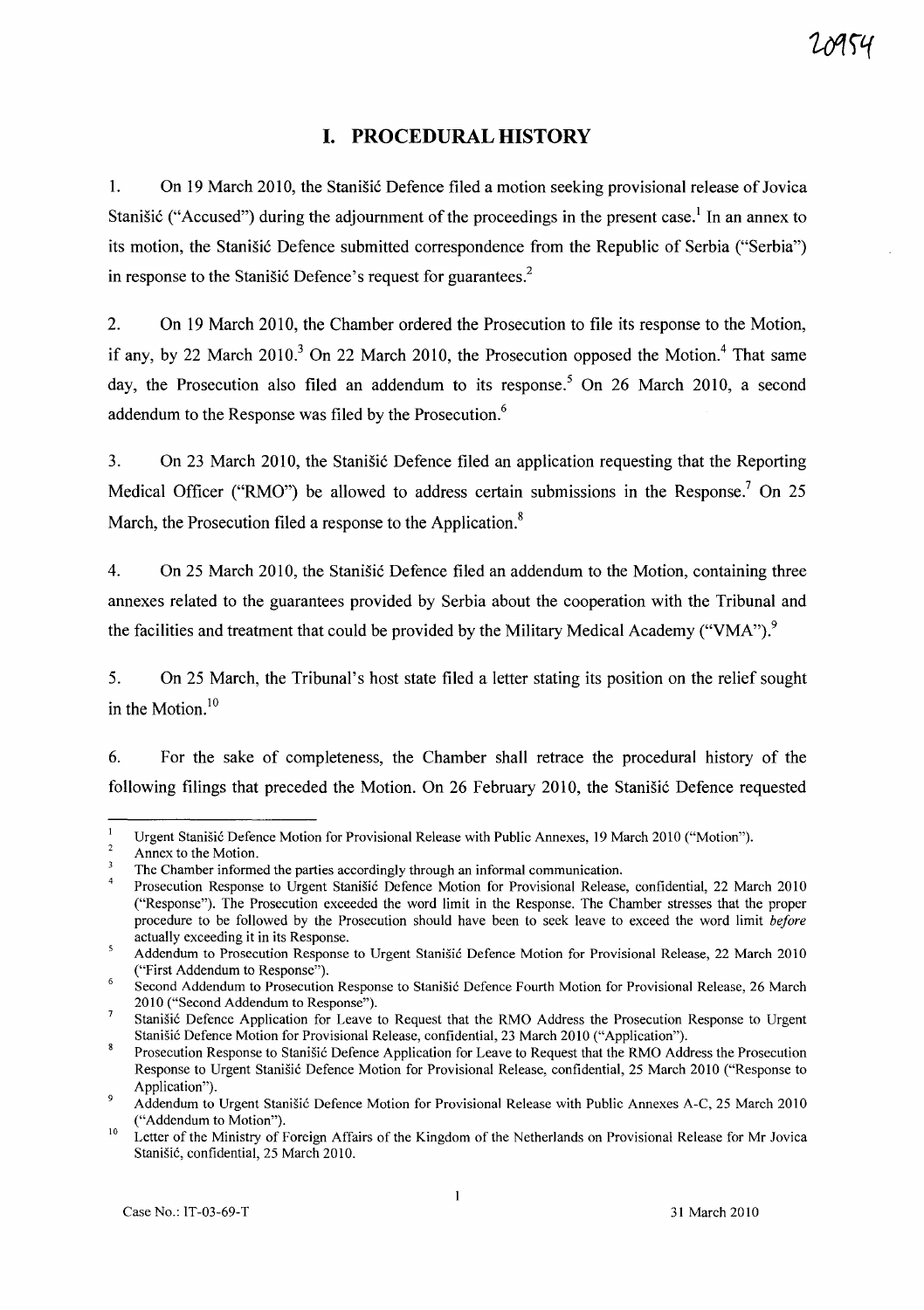the Chamber that it be allowed to seek the medical opinion of the RMO on certain issues related to the Accused's health and ability to travel.<sup>11</sup> On 1 March 2010, the Prosecution responded opposing a number of the questions that the Stanisic Defence intended to ask the RMO and suggesting certain alternative questions.<sup>12</sup> The Chamber allowed both the Stanišić Defence and the Prosecution ("Parties") to file proposed questions for the RMO and provided the Parties with guidance as to the formulation of the said questions.<sup>13</sup> The Parties filed their proposed questions on respectively 8 and 10 March 2010.<sup>14</sup> On 11 March 2010, after having considered the proposed questions the Chamber issued an order containing a set of revised questions for the RMO ("Ouestions to RMO").<sup>15</sup> On 15 March 2010, the RMO's answers to the questions were filed.<sup>16</sup> On 17 March, the Stanisic Defence, in an informal communication, requested that the RMO be ordered to address question 4, of the Questions to RMO, in its entirety. That same day, the Chamber forwarded the informal communication of the Stanišić Defence, asking the RMO to provide a complete answer to questions 3(e) and 4 of the Questions to the RMO. On 19 March 2010, the RMO's additional answers were filed. $17$ 

#### **11. SUBMISSIONS**

#### 1. The Stanišić Defence

7. In its Motion, the Stanisić Defence requests that the Accused be granted temporary provisional release for the duration of the current adjournment in the proceedings<sup>18</sup> or any time deemed appropriate, under such terms and conditions that the Chamber considers adequate to best guarantee the efficient continuation of the proceedings after the adjournment.<sup>19</sup>

8. The Stanisic Defence submits that the relevant parts of the RMO's answers to the questions put to him can be summarised as follows:

<sup>&</sup>lt;sup>11</sup> Stanišić Defence Request for Medical Opinion from Reporting Medical Officer, confidential, 26 February 2010.

Prosecution Response to Stanišić Defence Request for Medical Opinion from Reporting Medical Officer, confidential, 1 March 2010.

 $\frac{13}{14}$  Hearing of 5 March 2010, T. 3967-3969.

Revised Stanišić Defence Request for Medical Opinion from Reporting Medical Officer, confidential, 8 March 2010; Prosecution's Proposed Questions to be Addressed to the Reporting Medical Officer and Objections to the Questions Posed by the Stanišić Defence, confidential, 10 March 2010.

<sup>&</sup>lt;sup>15</sup> Order on Questions to Reporting Medical Officer, confidential, 11 March 2010 ("Order for RMO").

<sup>16</sup> Registry Submission of Medical Report, confidential 15 March 2010; Registry Submission of Medical Report, confidential, 19 March 2010.

<sup>&</sup>lt;sup>17</sup> Registry Submission of Medical Report, 19 March 2010.<br><sup>18</sup> On <sup>22</sup> February 2010, the Chamber ardened that the equ

<sup>18</sup> On 23 February 2010, the Chamber ordered that the court proceedings be adjourned from the week of 22 March 2010 until the week of 12 April 2010; see Decision on Urgent Simatovic Defence Request for Adjournment, 23 February 2010, para. 22. On 8 March 2010, it further adjourned the proceedings during the week of 15 March 2010; see Hearing, 8 March 2010, T. 4079-4081.

 $19$  Motion, paras 11 and 20.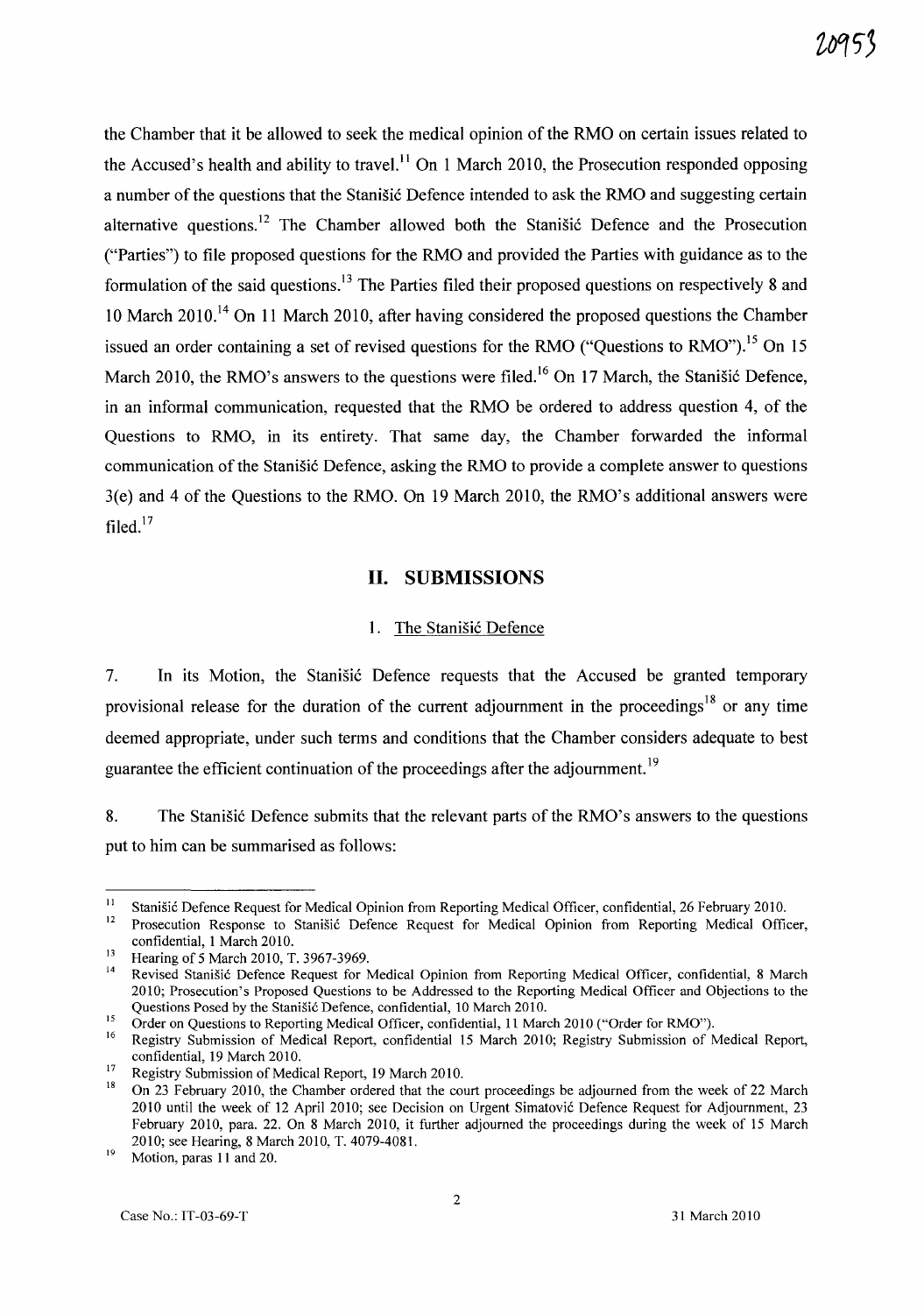7 8952

(a) The Accused's health condition is stable;

(b) The Accused's mental and physical condition has clearly improved since the date of the previous decision on provisional release;

(c) There are no medical issues preventing the Accused from travelling to Belgrade;

(d) Considering the Accused's relatively stable physical condition, provisional release would not lead to a higher risk of deterioration of his physical condition;

(e) The Accused's personal issues have a negative effect on his state of mind and successfully addressing his personal issues would improve his mental condition.<sup>20</sup>

9. The Stanisic Defence submits that the criteria for granting provisional release pursuant to Rule 65(B) of the Rules of Procedure and Evidence of the Tribunal ("Rules") which were found to be satisfied at the time of the decision on provisional release of 18 December 2009, i.e. that the Accused if provisionally released, will appear for trial and will not pose a threat or danger to any victim, witness, or other person, continue to remain satisfied as the circumstances have not changed.<sup>21</sup> It points out that Serbia has confirmed that the guarantees it provided on 9 October 2009 remain valid and applicable. $^{22}$ 

10. The Stanisić Defence submits that the Chamber should be mindful of the general benefits of provisional release and give due weight to the fact that a period of release tends to boost an accused person's morale as well as his physical and mental health.<sup>23</sup> It argues that a short period of provisional release could have "inestimable health benefits" for the Accused.<sup>24</sup>

11. Furthermore, the Stanisic Defence submits that the granting of a brief period of provisional release would be a "compassionate gesture" providing the Accused "a brief respite after a long period of serious illness whilst undergoing the stress of the trial proceedings".<sup>25</sup>

12. In its Application, the Stanisic Defence contests the description of the Accused's health that is given in the Response. It submits that the Prosecution's descriptions are merely speculations and "hyperbolic assertions designed to scaremonger" which are not based on medical evidence.<sup>26</sup> The

 $\frac{20}{21}$  Motion, para. 7.

<sup>21</sup> Motion, para. 10. See Decision on Urgent StaniSic Defence Motion for Provisional Release, 18 December 2009 ("18 December 2009 Decision").

 $\frac{22}{23}$  Motion, para. 11.

 $\frac{23}{24}$  Motion, para. 18.

 $\frac{24}{25}$  *Ibid. <u>Ibid</u>* 

<sup>&</sup>lt;sup>26</sup> Application, para. 6.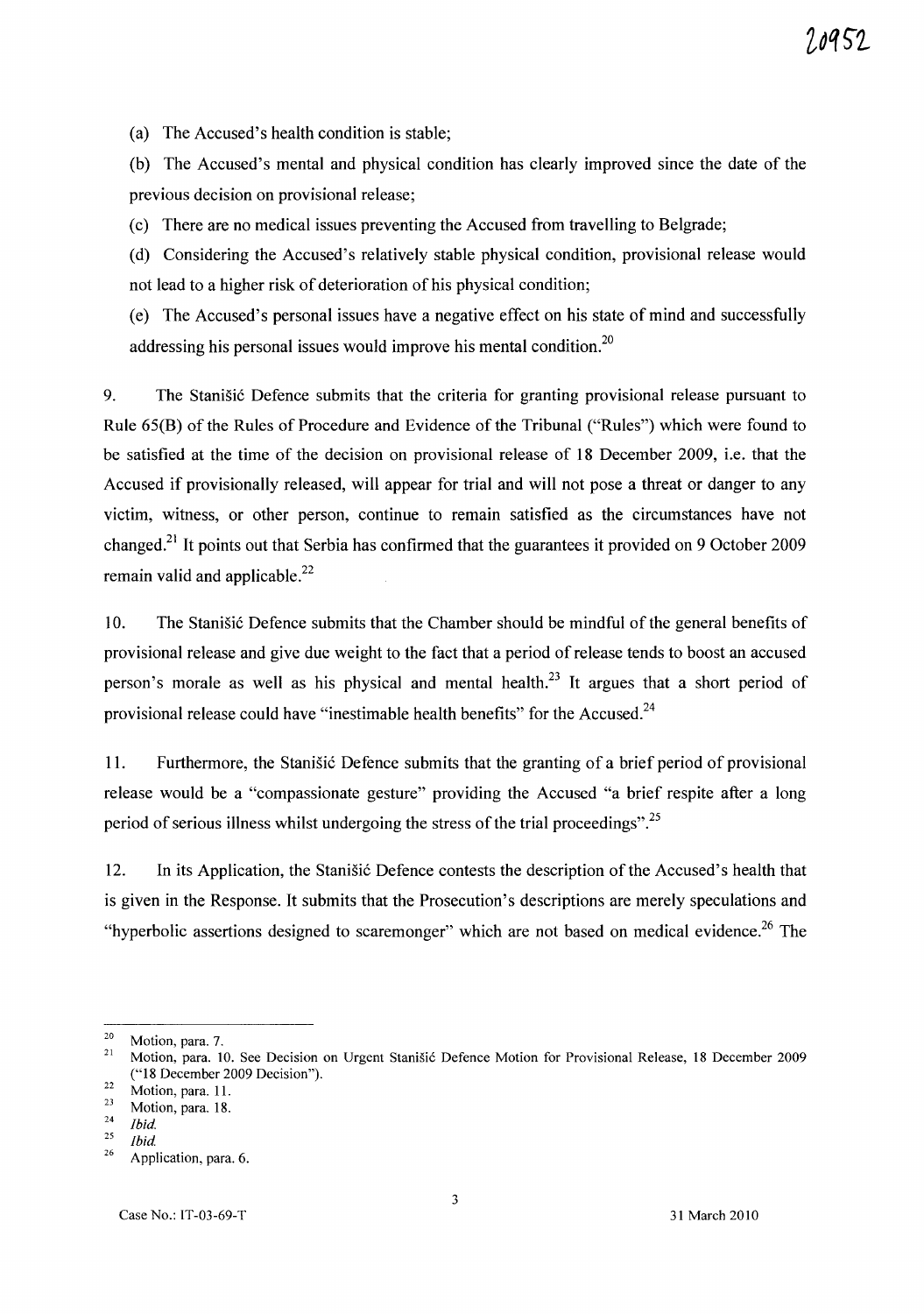Stanišić Defence, therefore, requests that the RMO be allowed to address the submissions set forth by the Prosecution in the Response and to provide his most up-to-date medical opinion.<sup>27</sup>

#### 2. The Prosecution

13. The Prosecution submits that "compelling factors" weigh in favour of the Chamber exercising its discretion by not granting provisional release even though the conditions of Rule  $65(B)$  have been met.<sup>28</sup>

14. The Prosecution stresses the effectiveness of the current medical regime provided to the Accused at the United Nations Detention Unit ("UNDU"). It explains that the Accused's health has consistently improved since his return from Belgrade as a result of the treatment he has received at the UNDU and has led to a situation where the Accused is now able to follow the proceedings in person from the courtroom.<sup>29</sup> It submits, however, that despite the "kaleidoscopic medical regime" which is "finally effective", the Accused's medical conditions "make it foreseeable that at any time any of his ailments may flare up." Moreover, the Prosecution holds that the risk of a negative impact on the trial proceedings caused by a deterioration of the Accused's medical condition would be far greater in a situation where the Accused would be beyond the reach of the UNDU medical regime than if he would be in the UNDU.<sup>30</sup> The Prosecution's proposition is that "there is simply insufficient evidence before the Chamber upon which it may conclude with any degree of certainty that provisional release would not risk the health of the Accused and thereby not risk a disruption in proceedings. $"31$ 

15. The Prosecution argues that the reasons given by the Stanisic Defence for the alleged need for the Accused to travel to Belgrade to resolve family related issues are subjective and contradictory. It submits that the reasoning given in the Motion describes Belgrade as a "nest of support and comfort", whilst the Stanišić Defence has never before described Belgrade as such a place that could have a positive effect on the Accused's psychological condition. Moreover, the Prosecution submits that what is now alleged by the Stanisic Defence is in contradiction with the "destructive psychosocial personal environment" that Dr. De Man described in an earlier report.<sup>32</sup>

 $\frac{27}{28}$  Application, para. 7.

 $\frac{28}{29}$  Response, para. 4.

 $\frac{29}{30}$  Response, paras 7-9.

 $30$  Response, paras 10-15, 17.

 $\frac{31}{32}$  Response to Application, para. 12.

Response, paras 18-24.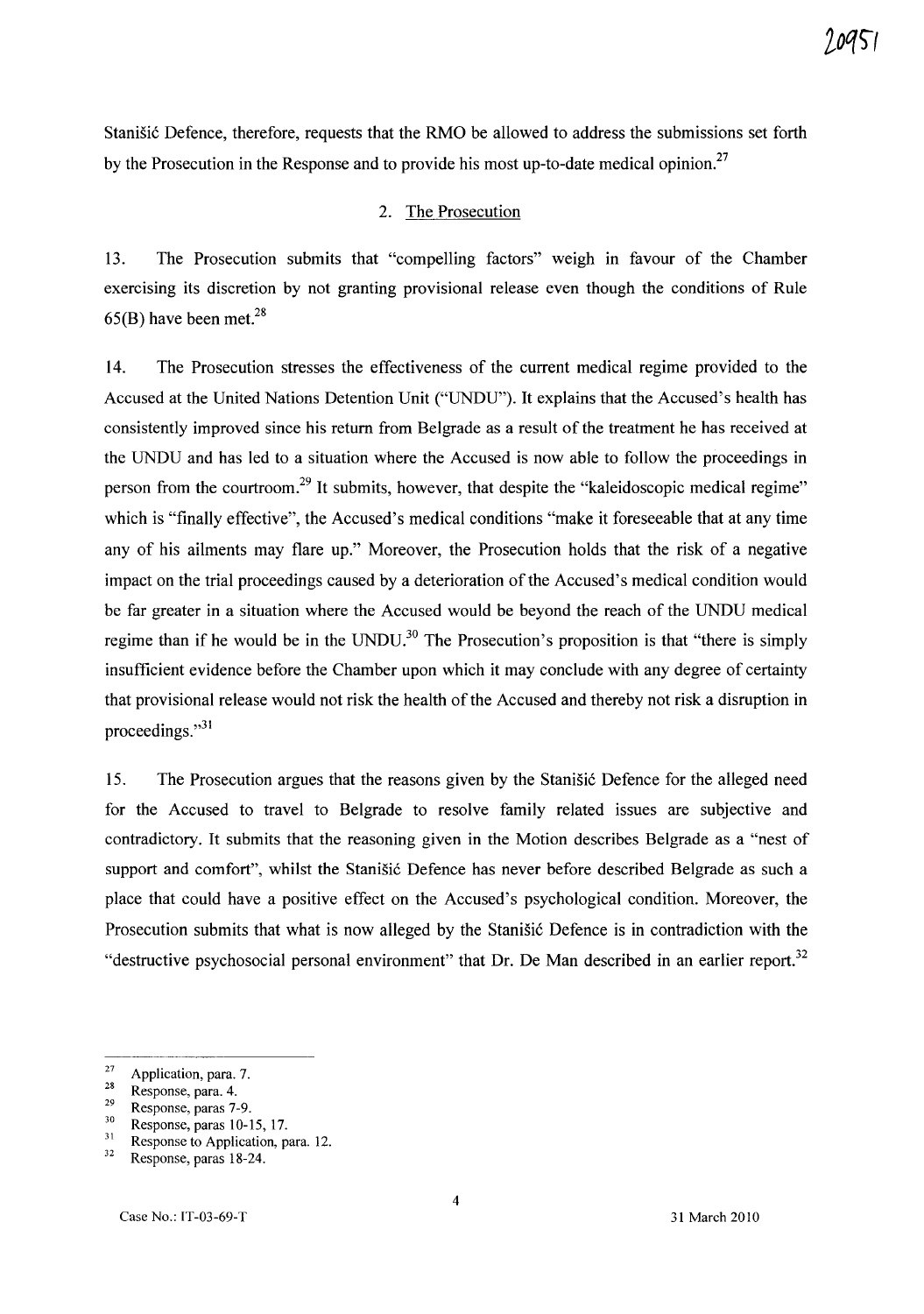Furthermore, it argues that whilst the Accused may struggle with unresolved personal issues, his health condition is not dependent upon the resolution of these issues.<sup>33</sup>

16. In addition, the Prosecution points out that the Stanistic Defence has provided the Chamber with "incomplete documentation", because it did not submit the letter to the Serbian government requesting guarantees and the documentation that was provided by Serbia as a result of this request.<sup>34</sup> According to the Prosecution, the additional filing by the Stanisic Defence<sup>35</sup> did not remedy this situation as it argues that the most recent guarantees provided by the VMA, the Serbian Ministry of Defence and the Government of Serbia are not before the Chamber.<sup>36</sup> It contends that without the original and complete correspondence pertaining the guarantees provided by the VMA, it is "difficult if not impossible" for the Chamber to evaluate the willingness or ability of the VMA to monitor, treat, evaluate or report on the medical condition of the Accused.<sup>37</sup> The Prosecution submits that the Stanišić Defence should be ordered to provide the missing documentation and it requests that it be given the opportunity to make further submissions after having considered the content of the said documentation.<sup>38</sup>

17. Furthermore, the Prosecution submits that as there is no indication that the persons in relation to whom the Accused wishes to resolve personal problems, are unwilling or unable to travel to The Hague. It thus submits that other means to meet with such persons that do not require travelling to Belgrade and being removed from the current medical care regime, are available to the Accused.<sup>39</sup>

18. Finally, the Prosecution submits that there is no basis for the litigation in relation to the Motion to be confidential. Consequently, it submits that these filings should be public and it requests the Chamber to convert the status of the confidential filings into public.<sup>40</sup>

### **Ill. APPLICABLE LAW**

19. Rule 65 of the Rules governs provisional release. It provides, in relevant parts:

(A) Once detained, an accused may not be released except upon an order of a Chamber.

 $3^3$  First Addendum to Response, paras 2-8.

 $rac{33}{34}$  Response, paras 26-27.

 $35$  See Addendum to Motion.

 $^{36}$  Second Addendum to Response, paras 2-3, 6.<br> $^{37}$  Einst Addendum to Bernards are at  $^{4}$ 

 $3^3$  First Addendum to Response, paras 4-8.

 $3^3$  First Addendum to Response, paras 11-12.<br> $3^9$  Bennese, name 28.20

 $^{39}$  Response, paras 28-29.

Second Addendum to Response, paras 4-6.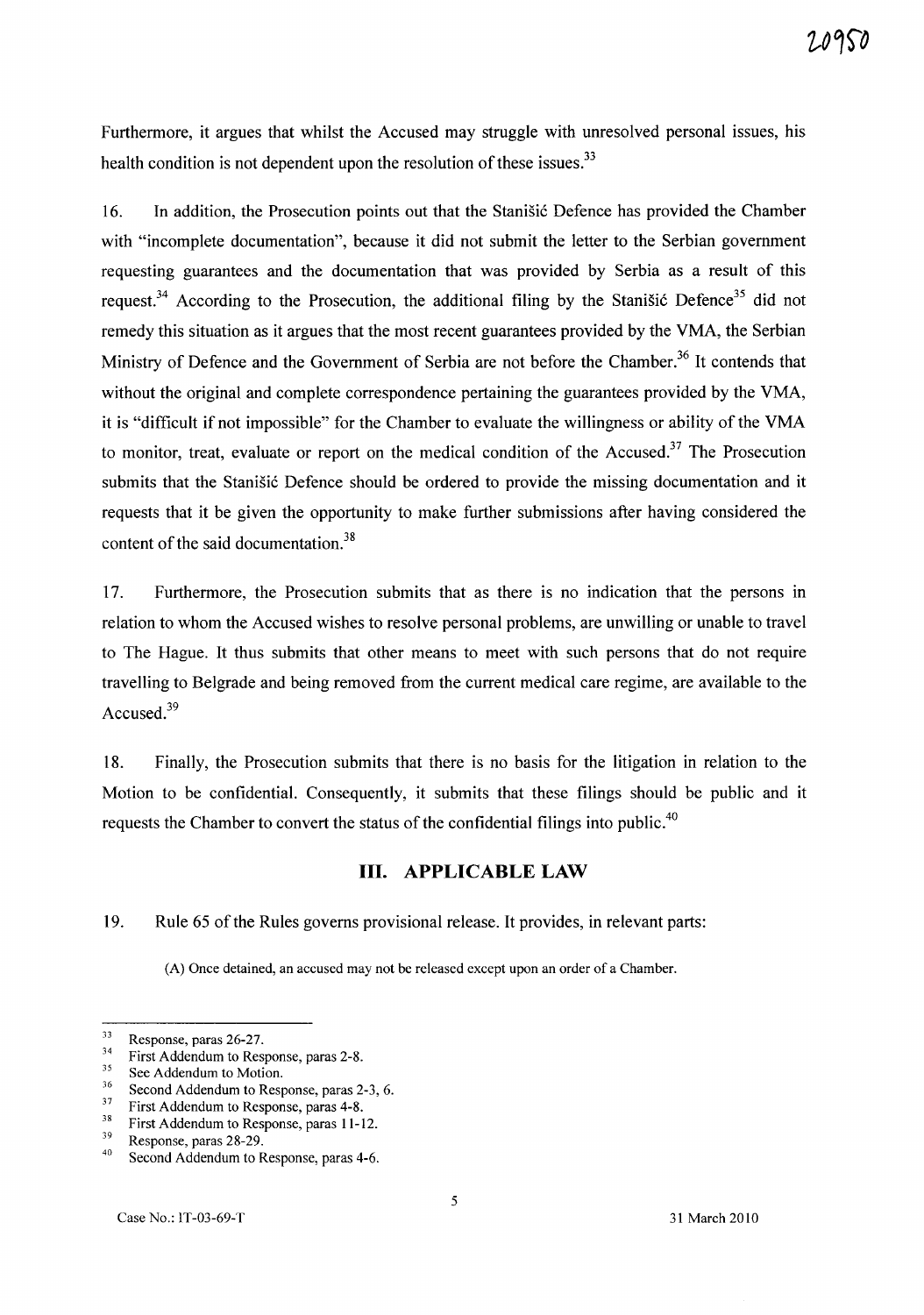(B) Release may be ordered by a Trial Chamber only after giving the host country and the State to which the accused seeks to be released the opportunity to be heard and only if it is satisfied that the accused will appear for trial and, if released, will not pose a danger to any victim, witness or other person.

(C) The Trial Chamber may impose such conditions upon the release of the accused as it may determine appropriate, including the execution of a bail bond and the observance of such conditions as are necessary to ensure the presence of the accused for trial and the protection of others.

20. The jurisprudence of the Tribunal does not grant accused the right of provisional release during either regular or extraordinary breaks in proceedings even if the Trial or Appeals Chamber is satisfied that the conditions listed in Rule  $65$  (B) are met.<sup>41</sup> The conditions listed above under Rule 65 CB) of the Rules are the minimum requirements necessary for granting provisional release. Trial Chambers at all times retain the discretion not to grant the provisional release of an accused even if it is satisfied that these conditions have been met.<sup>42</sup>

21. The Chamber further recalls the law governing the provisional release procedure as set out in previous decisions of this Chamber.<sup>43</sup>

#### **IV. DISCUSSION**

22. From the outset, the Chamber considers that it has been provided with the information needed to consider the issues before it. Therefore, the Chamber does not deem it necessary that the RMO be requested to provide further information on these issues. The Stanisic Defence's application requesting the RMO to provide such information, is thus not granted. **In** its First Addendum to Response and Second Addendum to Response, the Prosecution requested that the Stanišić Defence be ordered to provide the document wherein the Stanišić Defence requests the Serbian government to issue guarantees as well as additional documentation pertaining to the guarantees provided by the Serbian government. The Chambers notes that the Addendum to the Motion contains the letter by the StaniSic Defence requesting the said guarantees and the Prosecution's request pertaining to that document is thus moot. Furthermore, as stated above, the

<sup>&</sup>lt;sup>41</sup> See *Prosecutor v. Miodrag Jokić*, Case No. 01-42-PT, Order on Miodrag Jokić's Motion for Provisional Release, 20 February 2002, paras 17,21. See e.g. *Prosecutor* v. *Ante Gotovina, [van Cermak and Mladen Markac,* Case No. IT-06-90-T, Decision on Motion for Provisional Release of Ivan Čermak, 27 February 2009, para. 10.

*<sup>42</sup> Prosecutor* v. *Vujadin Popovic, Ljubisa Beara, Drago Nikolic, Ljubomir Borovcanin, Radivoje Miletic, Milan Gvero, and Vinko Pandurevic ("Prosecutor* v. *Popovic et al."),* Case No. IT-OS-88-AR6S.3, Decision on Interlocutory Appeal of Trial Chamber Decision Denying Ljubomir Borovcanin Provisional Release, 1 March 2007, para. S; Decision on Prosecution Appeal on Decision on Provisional Release and Motions to Present Additional Evidence Pursuant to Rule *lIS,* 26 June 2008, para. 3; *Prosecutor* v. *Popovic et al.,* Case No. IT-OS-88- AR65.7, Decision on Vujadin Popović's Interlocutory Appeal Against the Decision on Popović's Motion for Provisional Release, 1 July 2008, para. 5.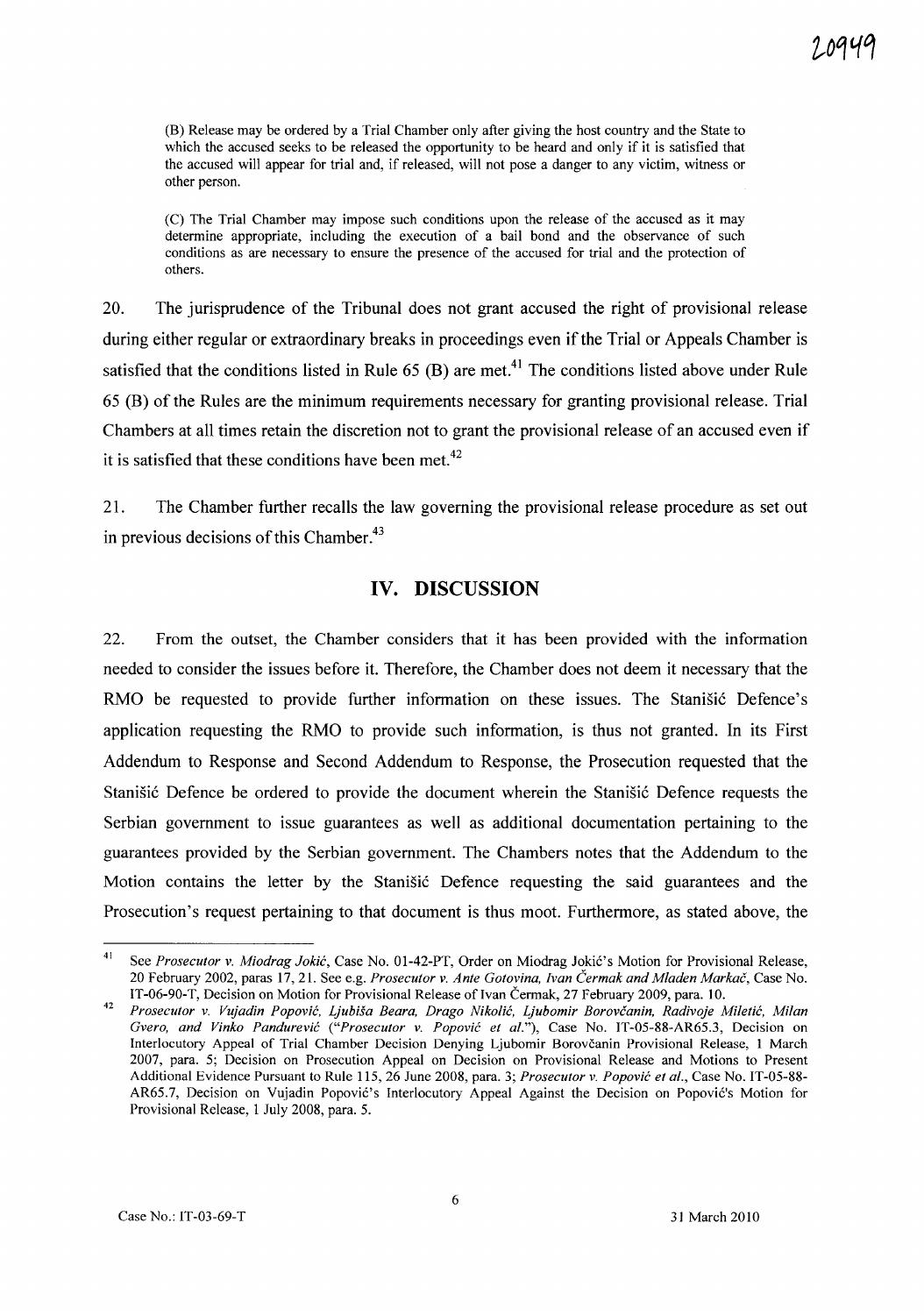Chamber considers that it has sufficient information to decide on the Motion. Consequently, there is no need to order the Stanisic Defence to provide additional documentation.<sup>44</sup> nor is there a need for the Prosecution to make additional submissions in relation to the guarantees.

23. As to whether the Accused, if released, will return for trial, the Chamber considers the seriousness of the charges against him, as well as the current stage of the proceedings. Moreover, as in previous decisions, the Chamber gives due consideration to the fact that the Accused expressed his intent to voluntarily surrender to the Tribunal<sup>45</sup> and that in the course of previous periods of provisional release, he has generally been in compliance with the terms and conditions set by the Chamber.<sup>46</sup> Finally, the Accused has demonstrated his willingness to cooperate with the Prosecution by giving several interviews.<sup>47</sup> Furthermore, the Chamber takes into consideration, and gives appropriate weight, to the guarantees given by Serbia.<sup>48</sup>

24. The Chamber notes that the circumstances of the case have changed compared to the previous application of provisional release of the Accused insofar as the presentation of evidence is further underway. The Chamber, however, does not consider that this change is such as to give rise to a reasonable fear that the Accused will attempt to abscond.

25. For these reasons, the Chamber is satisfied that the Accused, if provisionally released, would appear for trial.

26. As to whether the Accused, if released, will pose a danger to any victim, witness, or other person, especially in light of some facts recently brought to the Chamber's attention, the Chamber notes that the Prosecution has not specifically raised the issue of interfering with witnesses with respect to this Accused. As the Prosecution apparently has considered the link between those facts

<sup>43</sup>  See e.g. Decision on Simatovic Defence Motion Requesting Provisional Release, 15 October 2009, paras 10-12; Decision on Simatovic Defence Motion Requesting Provisional Release During the Winter Court Recess, 15 December 2009, paras 11-12.

<sup>44</sup>  The Chamber, however, notes that it is common practice for a party to submit to the Chamber the documents that underlie the argumentation put forward in a Motion or that are referred to in the Motion, in the situation that the concerning documents have not previously been brought before the Chamber.

<sup>45</sup>  Decision on Prosecution's Appeal Against Decision Granting Provisional Release, 3 December 2004; Decision on Provisional Release, 26 May 2008 ("26 May 2008 Decision"), para. 46; Decision on Simatović Defence Motion for Provisional Release During the Upcoming Court Recess, 10 July 2009; Decision on Urgent Stanišić Defence Motion for Provisional Release During the Upcoming Court Recess, 22 July 2009 ("22 July 2009 Decision"), para. 15; Decision on Urgent Stanišić Defence Motion for Provisional Release, 3 November 2009 ("3 November 2009 Decision"), para. 21; Decision on Urgent Stanisic Defence Motion for Provisional Release, 18 December 2009 ("18 December 2009 Decision"), paras 23-24; See also Decision on Provisional Release, 28 July 2004 ("28 July 2004 Decision"), paras 19-20.

<sup>46</sup>  See 26 May 2008 Decision; 22 July 2009 Decision, para. 15; 3 November 2009 Decision, para. 21.

<sup>47</sup>  See 28 July 2004 Decision, paras 16-18; 26 May 2008 Decision, para. 46; 22 July 2009 Decision, para. 15; 3 November 2009 Decision, para. 21; 18 December 2009 Decision, para. 23.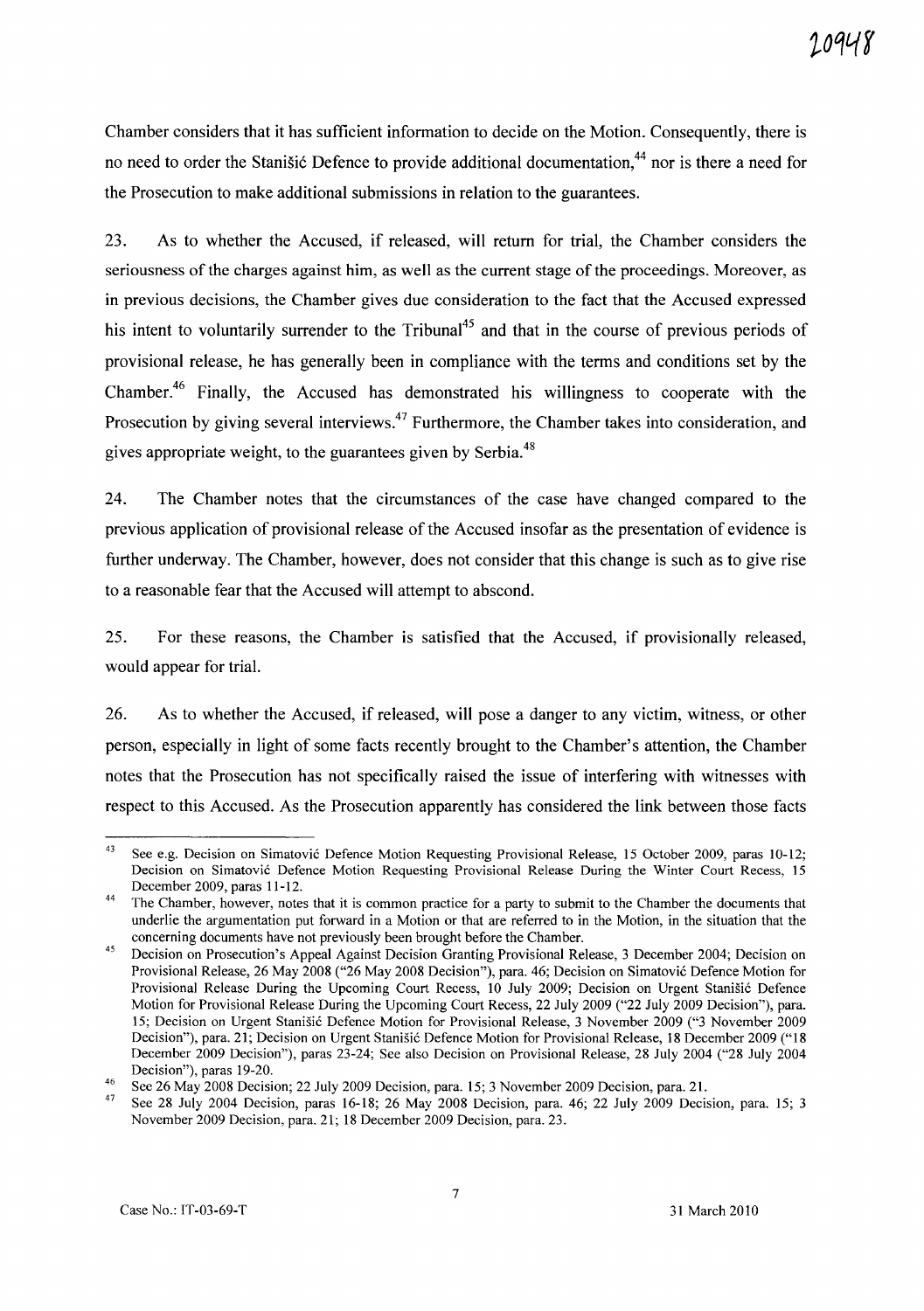and the Accused and his defence to be either too weak or not determinative for the decision on a possible provisional release, the Chamber sees no reason at present to *proprio motu* further address these facts for the purpose of establishing their possible effect on the repeated conclusions of the Chamber in respect to whether the Accused will pose a danger to any person. As the Chamber observed above, during previous periods of provisional release the Accused generally complied with the terms and conditions set by the Chamber.<sup>49</sup>

27. For these reasons, the Chamber remains satisfied that the Accused, if provisionally released, would not pose a danger to any victim, witness, or other person.

28. In examining whether provisional release is appropriate in this case, the Chamber has on earlier occasions given particular consideration to its obligation to avoid unnecessary interruptions in the trial proceedings. In this regard, it has examined the totality of the circumstances, including the current stage of the proceedings, the length and character of the break during which provisional release is requested, the Accused's health situation, the medical care currently available to him at the UNDU and that potentially available to him at the VMA in Belgrade, as well as the importance for the health of the Accused that the efficient system of care and the elaborate reporting system set up in The Hague continues unhindered.

29. The Chamber notes that the medical reports continue to show steady improvement of the Accused's chronic health problems since the summer of 2009, whilst being treated in the UNDU.<sup>50</sup> The Chamber also notes that the Accused has been following the proceedings in court since the end of November 2009.<sup>51</sup> His physical condition has been reported by the RMO as posing no impediment either to participating in the proceedings, subject to incorporating certain modalities set forth in various decisions of the Chamber, or to travelling as far as Belgrade as long as bathroom facilities would be readily available.<sup>52</sup> The mental condition of the Accused is still considered as depressed and shows some fluctuation. Whilst his mental condition has clearly improved when

*52 [bid* 

<sup>&</sup>lt;sup>48</sup> Motion, pp. 12 and 15; Annex B to Urgent Stanišić Defence Motion for Provisional Release with Public and Confidential Annexes, 9 December 2009.

<sup>&</sup>lt;sup>49</sup> See 22 July 2009 Decision, para. 18; 3 November 2009 Decision, para. 23; 18 December 2009 Decision, para. 25.

<sup>50</sup> Registry Submission of Medical Report, 15 March 2010 ("15 March 2010 Report"), p. 3; see further Report of Dr Eekhof to the Stanišić Defence of 2 December 2009, point 1; Hearing, 14 December 2009, T. 2624-2625. See e.g. the regular medical reports submitted to the Chamber on 28 July; 4, 11, 18,25,26,27 August; 1,8, 14, 15,22 and 29 September; 6, 13, 20 and 27 October 2009; 3, 10, 17, 24, and 30 November 2009; 1, 7, 8 and 14 December 2009; 7, 13, 19, and 26 January 2010; 2, 9, 16, and 23 February 2010; 2, 9 16, and 23 March 2010; Gastroenterological reports submitted on 11 August, 10 September 2009 and 5 November 2009; Second Decision Amending Modalities for Trial, 1 September 2009 ("Second Modalities Decision"); Corrigendum to Second Decision Amending Modalities for Trial, 7 September 2009 ("Corrigendum to Second Modalities Decision").

<sup>51</sup>  Hearings held from 30 November until 9 March 2010.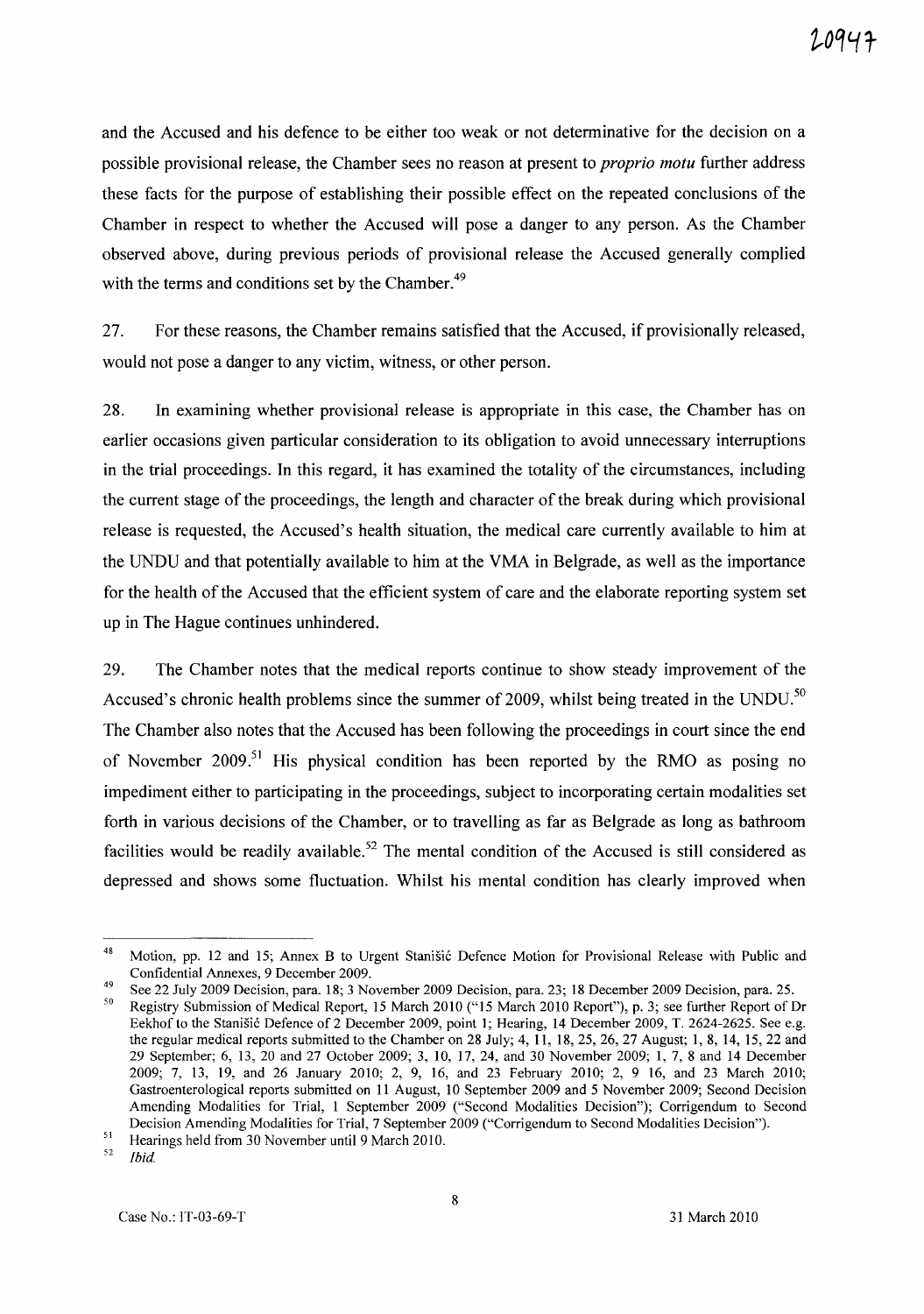compared to the situation in the first half of 2009, the psychiatrist treating the Accused, Dr. De Man, has observed deterioration in his most recent report.<sup>53</sup>

30. In assessing the potential risk of a deterioration of the Accused's physical health, the Chamber *inter alia* considers the medical condition of the Accused during his last period of provisional release in Belgrade. The Accused was hospitalised at the VMA on 15 instances between 30 June 2008 and 4 May 2009.<sup>54</sup> Since the Accused returned to the UNDU, there has been no need for prolonged hospitalisation. In December 2009, however, the Accused experienced a recurrence of deep venous thrombosis in his left leg for which he was treated in the hospital and received "state of the art" treatment with anticoagulant.<sup>55</sup> In January 2010, the Accused complained about kidney stone attacks for which he was examined and received treatment.<sup>56</sup>

31. The Chamber is concerned that while the RMO reports that the Accused's general mental and physical condition has "clearly improved" since 18 December 2009, $57$  medical ailments such as the reported thrombosis and kidney stones attacks keep recurring in addition to the chronic conditions from which the Accused suffers. The Chamber therefore finds that the medical condition of the Accused constantly bears an unpredictable risk of deterioration. Even if a treatment regime could be secured in Belgrade on a level equal to the treatment regime available to the Accused whilst being in the UNDU, the occurrence of a sudden deterioration of the Accused's health may affect the possibility of the Accused to return to The Hague. As a consequence, a deterioration occurring outside de UNDU could result in serious disruption of the trial proceedings. In the Chamber's opinion, the existence of such risk strongly militates against granting the Motion.

32. The Chamber notes that in relation to the effect that dealing with his personal issues could have on the Accused, the RMO submits that "a successful, even partial, outcome would diminish his distress and feeling of incapacity and therefore improve his mental state".<sup>58</sup> In light of the uncertainty of the outcome of such attempts, the Chamber considers the fact that the Accused is willing to address his personal problems to be only of limited weight when balancing the various arguments militating in favour and against granting the Motion. Moreover, an improvement of the

<sup>53</sup> Registry Submission of Expert Report, 1 March 2010; see further Hearing, 14 December 2009, T. 2624-2625, 2629. See psychiatric evaluation of the Accused submitted to the Chamber on 31 August, 28 October 2009. See also regular medical reports submitted to the Chamber on 28 July, 4, 11, 18,25,26,27 August; 1,8, 14, 15,22 and 29 September; 6, l3, 20 and 27 October 2009; 3, 10, 17,24,30 November 2009; 1,7,8 and 14 December 2009; 7, l3, 19, and 26 January 2010; 2, 9, 16, and 23 February 2010; 2, 9 16, and 23 March 2010.

 $54$  See Dr Tarabar's report, 4 May 2009.

<sup>&</sup>lt;sup>55</sup> See medical reports of 24 and 31 December 2009, and 7 January 2010.

<sup>&</sup>lt;sup>56</sup> Medical report of 13 January 2010.<br> $\frac{57}{15}$  15 March 2010 Banart n <sup>2</sup>

 $^{57}$  15 March 2010 Report, p. 3.<br> $^{58}$  15 March 2010 Report p. 5.

<sup>58 15</sup> March 2010 Report, p. 5.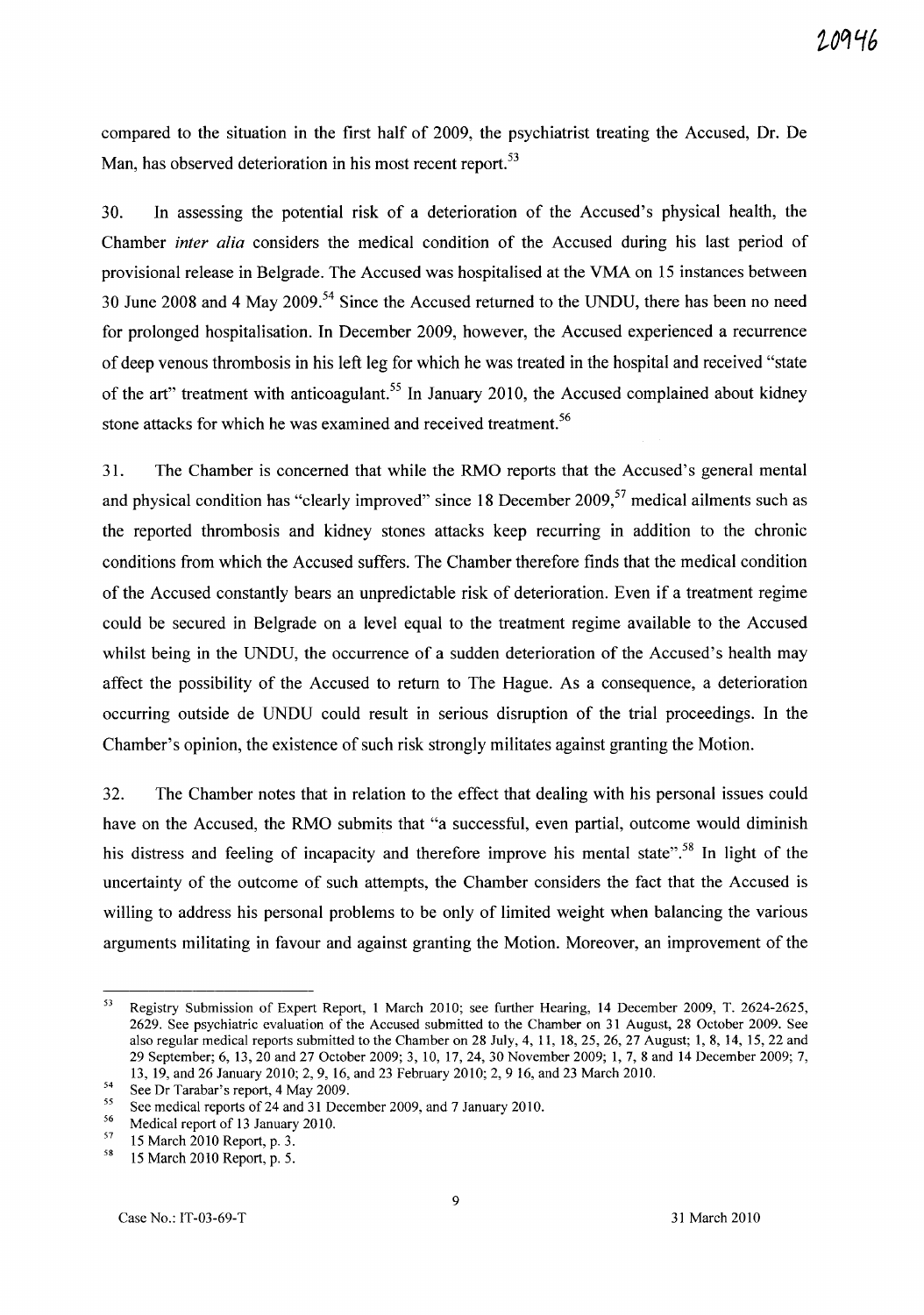Accused's mental state, albeit a welcome development, would not affect the course of the trial as a positive impact on his mental state would not affect the Accused's current ability to follow the court hearings. It would thus not affect the proceedings which, as indicated above, is of particular concern to the Chamber.

33. The Chamber recalls its 22 July 2009 Decision stating that "the continuity of the existing system of treatment [of the Accused] is of the essence to ensure the fair and expeditious conduct of the proceedings in the present case".<sup>59</sup> The Chamber cannot take the risk that the health of the Accused may deteriorate during a stay in Belgrade, even if it were for a few days, which could lead to a situation where the Accused would not be able to travel back to The Hague for a period of several weeks or months, which as a consequence, would cause the trial proceedings to be seriously disrupted.

34. In view of all the present circumstances referred to above, balancing the reasons for granting provisional release advanced by the Defence and the possible impact granting the Motion may have on the future course of trial, including potentially risking undue interruptions in the proceedings and consequently disturbing the delicate equilibrium established since the Accused's return to the UN DU, the Chamber finds that provisional release of the Accused should not be granted.

# **v. DISPOSITION**

35. For the foregoing reasons, pursuant to Rules 54 and 65 of the Rules, the Chamber

**DENIES** the Motion;

**DECLARES** moot those parts of the First Addendum to the Response that pertain to the document requesting guarantees from Serbia;

**DENIES** the remainder of the First Addendum to the Response;

**DEFERS** its ruling on the request made in the Second Addendum to the Response to convert the status of the confidential filings in relation to the Motion to public;

<sup>59 22</sup> July 2009 Decision, para. 23.